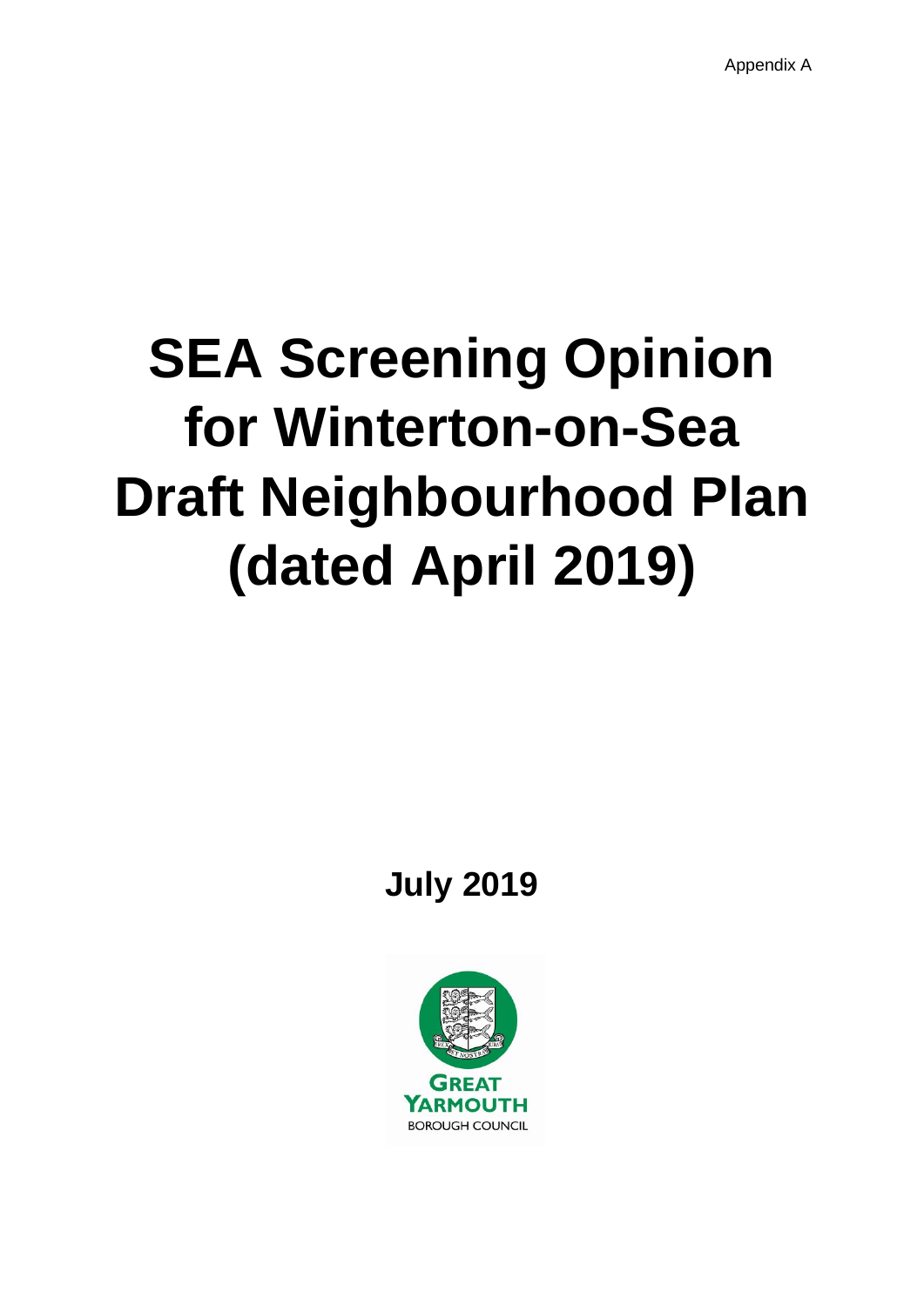**Adam Nicholls**  Head of Planning and Growth

Contact: Strategic Planning

Email: [localplan@great-yarmouth.gov.uk](mailto:localplan@great-yarmouth.gov.uk)

Great Yarmouth Borough Council Town Hall Hall Plain Great Yarmouth NR30 2QF

Telephone: 01493 846475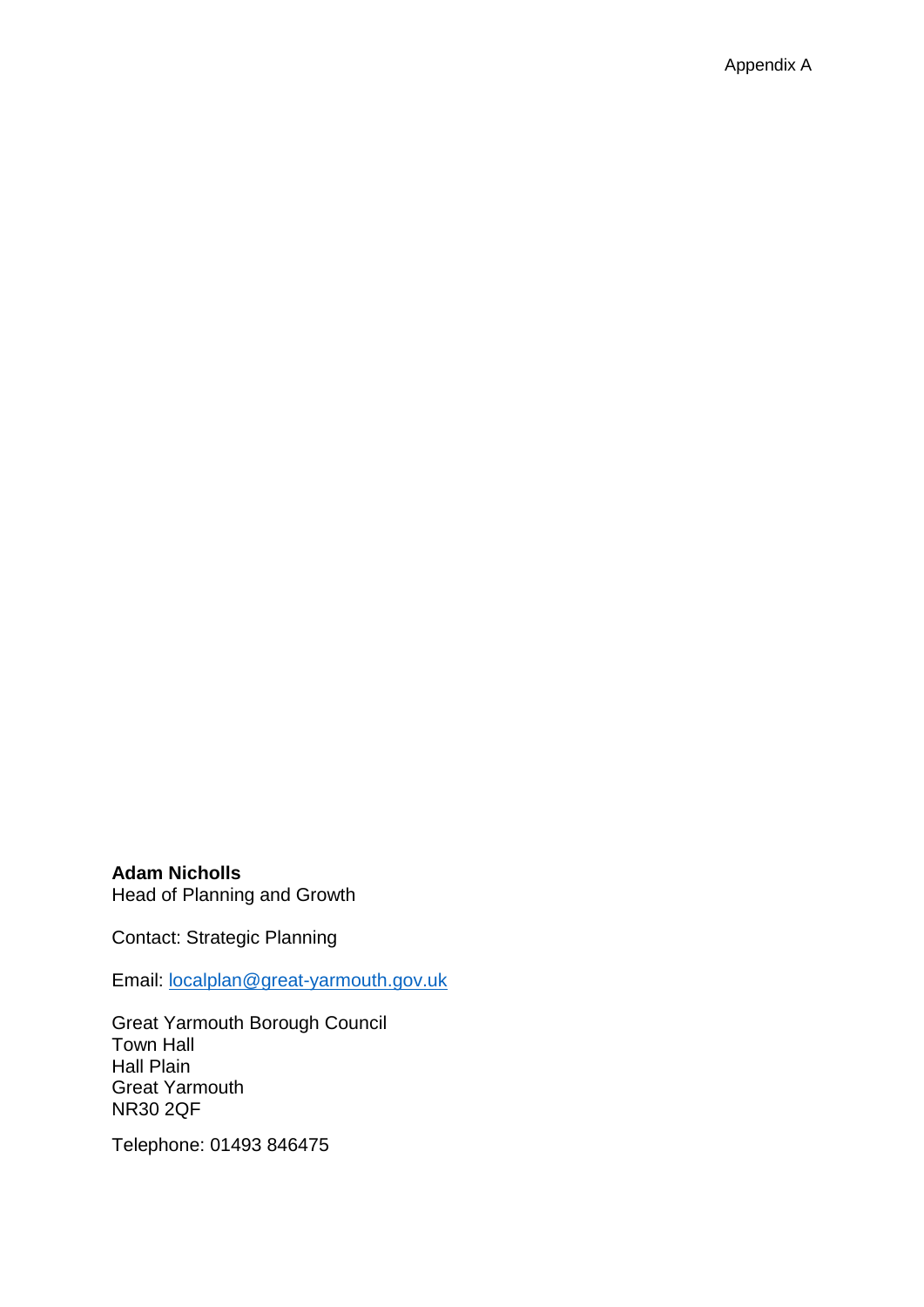# **Contents**

| <b>SEA Screening Opinion</b>            |                                                     |                |  |  |
|-----------------------------------------|-----------------------------------------------------|----------------|--|--|
|                                         | Introduction [to SEA Screening]                     |                |  |  |
|                                         | Background                                          |                |  |  |
|                                         | <b>Strategic Plan</b>                               |                |  |  |
|                                         | Winterton-on-Sea draft Neighbourhood Plan proposals |                |  |  |
|                                         | Responses from statutory consultees                 | $\overline{2}$ |  |  |
|                                         | <b>SEA Screening Opinion Checklist</b>              |                |  |  |
| <b>SEA Screening Opinion Conclusion</b> |                                                     |                |  |  |
|                                         |                                                     |                |  |  |
| <b>HRA Screening Opinion</b>            |                                                     |                |  |  |
|                                         | Introduction [to HRA Screening]                     |                |  |  |
|                                         | <b>Submitted HRA Screening Assessment</b>           |                |  |  |
| <b>HRA Screening Opinion Conclusion</b> |                                                     |                |  |  |
|                                         |                                                     |                |  |  |
|                                         | <b>Appendices</b>                                   |                |  |  |
| i.                                      | <b>Environment Agency consultation response</b>     | 7              |  |  |
| ii.                                     | Natural England consultation response               | 8              |  |  |
| iii.                                    | Historic England consultation response              | 12             |  |  |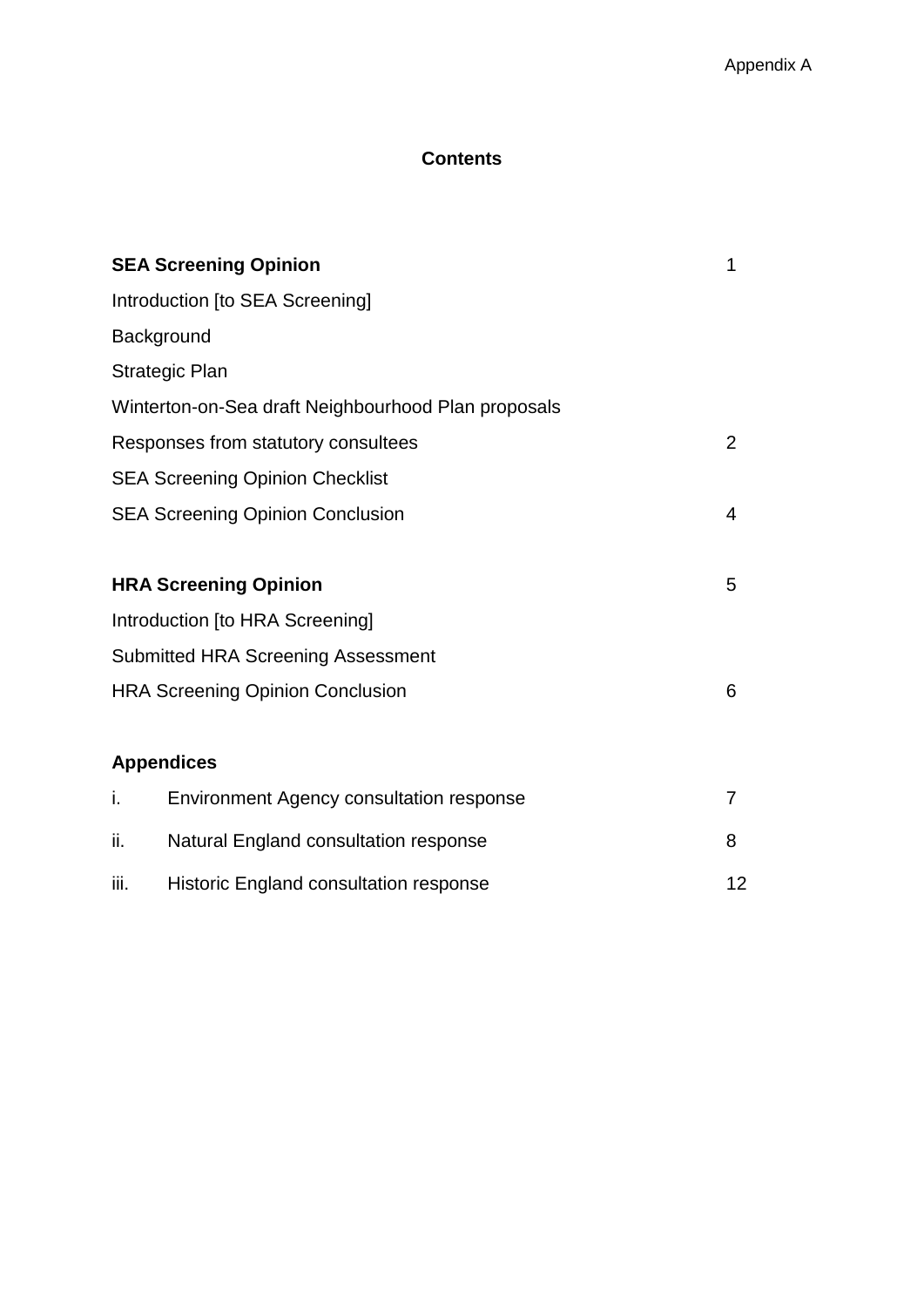# **SEA Screening Opinion**

#### *Introduction*

This screening opinion determines whether or not the draft Winterton-on-Sea Neighbourhood Plan (April, 2019) is likely to have significant environmental effects and therefore require a Strategic Environmental Assessment (SEA) in accordance with the [European Directive 2001/42/EC](https://eur-lex.europa.eu/legal-content/EN/ALL/?uri=CELEX:32001L0042) (the 'Strategic Environmental Assessment Directive') and implemented through the [Environmental Assessment of Plans and](http://www.legislation.gov.uk/uksi/2004/1633/contents/made)  [Programmes Regulations \(2004\).](http://www.legislation.gov.uk/uksi/2004/1633/contents/made)

### *Background*

In order to meet one of the 'Basic Conditions' (tests that the neighbourhood plan is examined with), a neighbourhood plan must not breach or be otherwise compatible with the Strategic Environmental Assessment (SEA) Directive. In some limited circumstances, where a neighbourhood plan is likely to have significant environmental effects, it may require a SEA. Draft neighbourhood plan proposals should be assessed to determine whether the plan is likely to have significant environmental effects. This process is commonly referred to as a "screening" assessment and the requirements are set out in regulation 9 of the Environmental Assessment of Plans and Programmes Regulations 2004.

As part of the screening exercise, the neighbourhood plan will be assessed for likely significant effects upon the environment in light of across the 'plan characteristics', the 'effects and area characteristics' including the environmental areas listed under Schedule 2 Part 6 of the EA Regulations (2004) such as biodiversity and human health. In most cases, neighbourhood plans will not require a SEA, but are more likely to be required where the neighbourhood plan allocates sites for development, contains policies that may affect sensitive environmental assets, or where significant environmental effects have not been addressed through a sustainability appraisal of the local plan.

## *Strategic Plan*

The draft Winterton-on-Sea Neighbourhood Plan is largely in conformity with the Borough Council's adopted Local Plan Part 1: Core Strategy. The Core Strategy was subject to a full Sustainability Appraisal (incorporating SEA) and ensured that generally there were no adverse environmental effects, and where there were effects these were adequately mitigated through the plan.

#### *Winterton-on-Sea draft Neighbourhood Plan proposals*

The draft policies of this plan generally detail a restrictive stance on development, with particular focus to preserving both the historic character and sensitive environment of the settlement and parish. Within the designated neighbourhood area, the draft policies will seek to:

- support development within the development boundary, and restrict development outside of it
- support affordable housing, elderly housing, and lower occupancy housing
- discourage second homes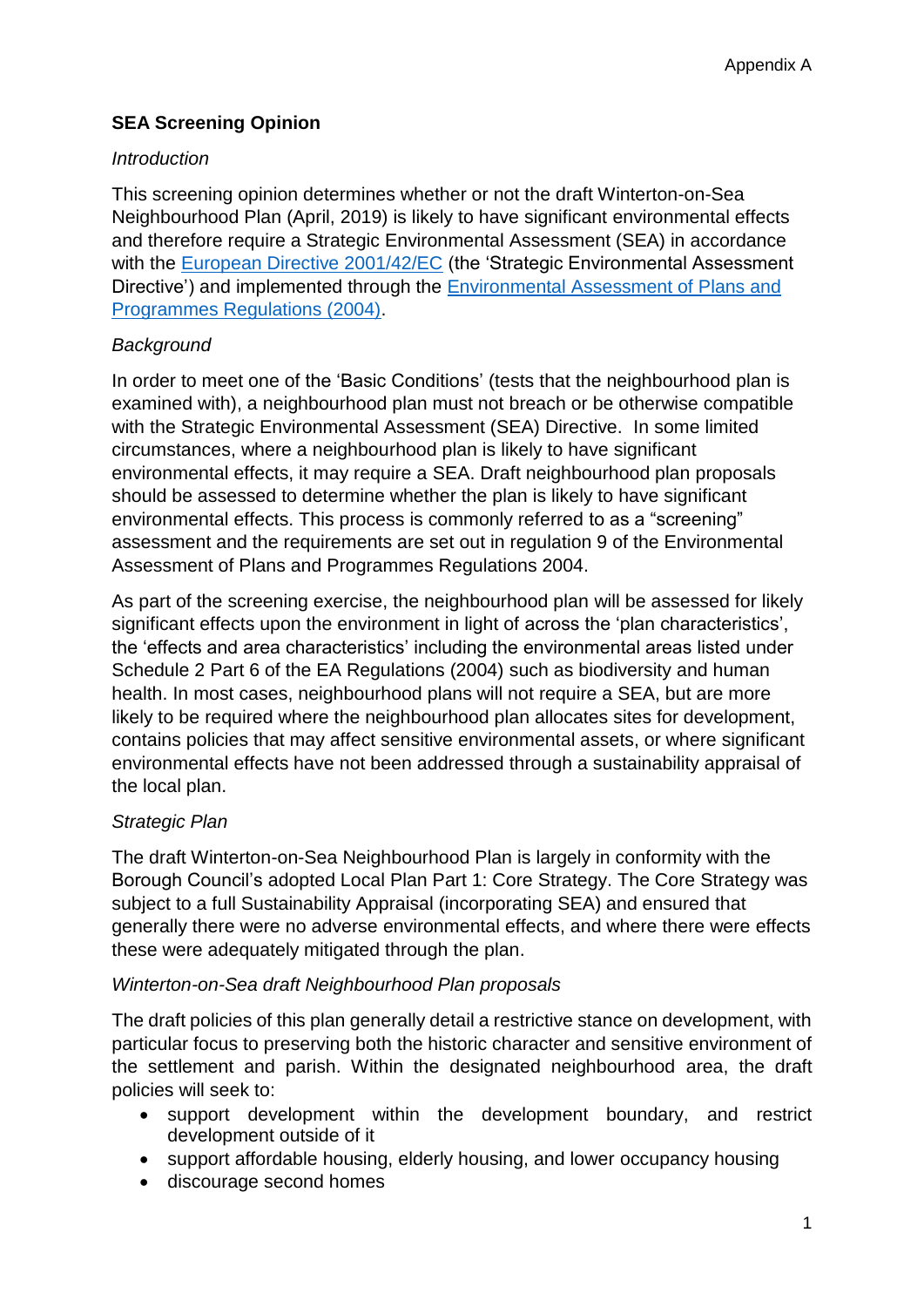- encourage tourist development
- conserve and enhance habitats and higher graded agricultural land
- protect the historic character of the centre of the village
- expect mitigation measures against flooding and drainage
- support proposals that encourage continued use of the primary and nursery schools
	- designates Local Green Spaces
- supports increased car parking space

Most of the policies focus new development within the settlement boundary which is tightly defined around the existing settlement, and development outside of the boundaries only permitted in exceptional circumstances. This approach combined with policies to enhance the surrounding sensitive environment, and existing local and national planning policies to protect environmental assets, will ensure that likely significant effects on the environment are negligible

A 'Habitat Regulations Assessment' (HRA) Screening Assessment has also been reviewed (this is detailed below), and this has fed in as part of the overall assessment of environmental effects.

#### *Responses from statutory consultees*

The relevant statutory 'consultation bodies' (Environment Agency, Natural England and Historic England) were consulted on the SEA Screening Assessment and the responses have been summarised as follows:

| <b>Consultation Body</b>  | <b>Response</b>                                                     |  |  |  |
|---------------------------|---------------------------------------------------------------------|--|--|--|
| <b>Environment Agency</b> | No allocations, many environmental constraints, but, confirmed that |  |  |  |
|                           | they do not disagree with the conclusion reached.                   |  |  |  |
| Natural England           | No specific comments on this draft neighbourhood plan.              |  |  |  |
| <b>Historic England</b>   | On the basis of the information supplied, concur with the Parish    |  |  |  |
|                           | Council that the preparation of a Strategic Environmental           |  |  |  |
|                           | Assessment is not required.                                         |  |  |  |

The full consultation body responses are appended to this opinion.

#### *SEA Screening Opinion Checklist*

The neighbourhood plan has been assessed using the 'Practical Guide to SEA Directive's' application chart.

| <b>SEA guide criteria</b>                                                                                                                                                                                                 | Yes/No | Reason                                                                                                                                                                                     |
|---------------------------------------------------------------------------------------------------------------------------------------------------------------------------------------------------------------------------|--------|--------------------------------------------------------------------------------------------------------------------------------------------------------------------------------------------|
| Is the PP subject to preparation and/or<br>adoption by a national, regional or local<br>authority OR prepared by an authority for<br>adoption through a legislative procedure<br>by Parliament or Government? (Art. 2(a)) | Yes    | If passed through a referendum, the<br>neighbourhood plan becomes part of the<br>Borough Council's adopted Development<br>Plan.                                                            |
| Is the PP required by legislative, regulatory<br>or administrative provisions? (Art. 2(a))                                                                                                                                | No.    | Communities have the choice to prepare a<br>neighbourhood plan. However, because the<br>plan (if adopted) will from part of the<br>Development Plan, it must be screened for<br><b>SEA</b> |
| Is the PP prepared for agriculture, forestry,<br>fisheries, energy, industry, transport,                                                                                                                                  | Yes.   | The neighbourhood plan is prepared for<br>town and country planning and land use.                                                                                                          |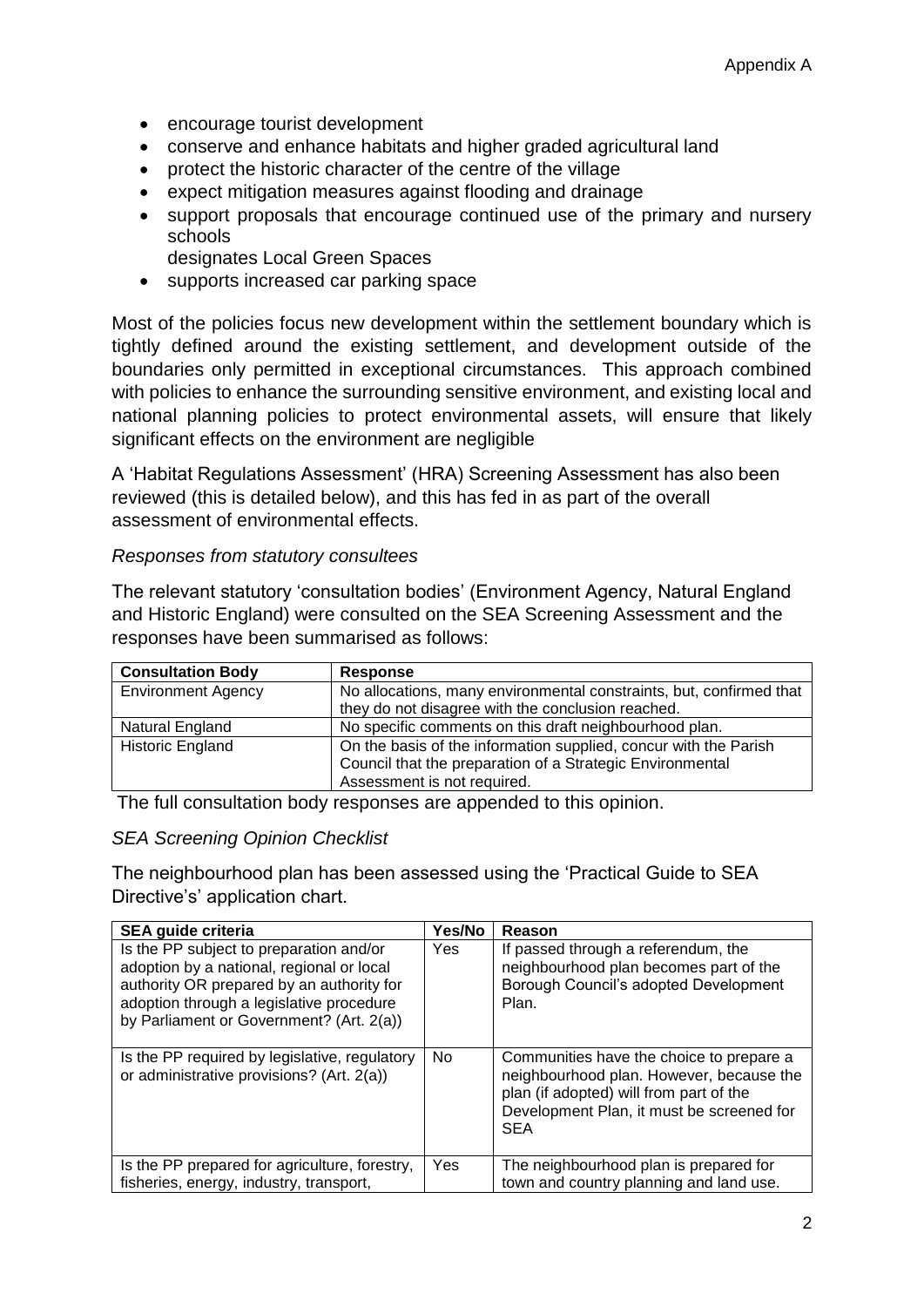| <b>SEA guide criteria</b>                                                                                                                                                                                                                             | Yes/No    | Reason                                                                                                                                                                                                                                                                                                                                                                                                                                                                                                                                                                                                                                                                                                    |
|-------------------------------------------------------------------------------------------------------------------------------------------------------------------------------------------------------------------------------------------------------|-----------|-----------------------------------------------------------------------------------------------------------------------------------------------------------------------------------------------------------------------------------------------------------------------------------------------------------------------------------------------------------------------------------------------------------------------------------------------------------------------------------------------------------------------------------------------------------------------------------------------------------------------------------------------------------------------------------------------------------|
| waste management, water management,<br>telecommunications, tourism, town and<br>country planning or land use, AND does it<br>set a framework for future development<br>consent of projects in Annexes I and II to<br>the EIA Directive? (Art. 3.2(a)) |           | The plan sets out a framework (within the<br>neighbourhood plan area) for future<br>development of houses, tourism uses, and<br>community uses, which may fall under parts<br>10 and 12 of Annexe II of the EIA Directive.                                                                                                                                                                                                                                                                                                                                                                                                                                                                                |
| Will the PP, in view of its likely effect on<br>sites, require an assessment under Article<br>6 or 7 of the Habitats Directive? (Art.<br>3.2(b)                                                                                                       | <b>No</b> | For full details, see this HRA screening<br>opinion.                                                                                                                                                                                                                                                                                                                                                                                                                                                                                                                                                                                                                                                      |
| Does the PP determine the use of small<br>areas at local level, OR is it a minor<br>modification of a PP subject to Art. 3.2?<br>(Art. 3.3)                                                                                                           | Yes       | The neighbourhood plan does not<br>specifically allocate any sites for<br>development. The policies relating to<br>residential and tourist development have<br>the potential to lead to small areas of<br>development, and the plan designates<br>'Local Green Spaces'.                                                                                                                                                                                                                                                                                                                                                                                                                                   |
| Does the PP set the framework for future<br>development consent of projects (not just<br>projects in Annexes to the EIA Directive)?<br>(Art. 3.4)                                                                                                     | Yes       | The Neighbourhood Plan sets a framework<br>for future development within the<br>neighbourhood plan area.                                                                                                                                                                                                                                                                                                                                                                                                                                                                                                                                                                                                  |
| Is the PP's sole purpose to serve national<br>defence or civil emergency, OR is it a<br>financial or budget PP, OR is it co-<br>financed by structural funds or EAGGF<br>programmes 2000 to 2006/7? (Art. 3.8,<br>3.9)                                | No        | This is not applicable to neighbourhood<br>plans                                                                                                                                                                                                                                                                                                                                                                                                                                                                                                                                                                                                                                                          |
| Is it likely to have a significant effect on the<br>environment? (Art. 3.5)                                                                                                                                                                           | No        | The plan has been assessed for having<br>"likely significant effects" across the 'plan<br>characteristics', the 'effects and area<br>characteristics' including the environmental<br>areas listed under Schedule 2 Part 6 of the<br>EA Regulations (2004). Overall, the plan is<br>considered to have a negligible effect on<br>the environment. While there are several<br>sensitive environmental assets (Winterton-<br>Horsey Dunes SAC, in particular) within the<br>neighbourhood area, impacts upon the<br>environment are considered to be minimal<br>owing to the limited potential of future<br>development set through its generally<br>restrictive policies and absence of any<br>allocations. |
| Requires / Does not require SEA                                                                                                                                                                                                                       | <b>No</b> | For the reasons set out above (and<br>discussed in further detail within this<br>report).                                                                                                                                                                                                                                                                                                                                                                                                                                                                                                                                                                                                                 |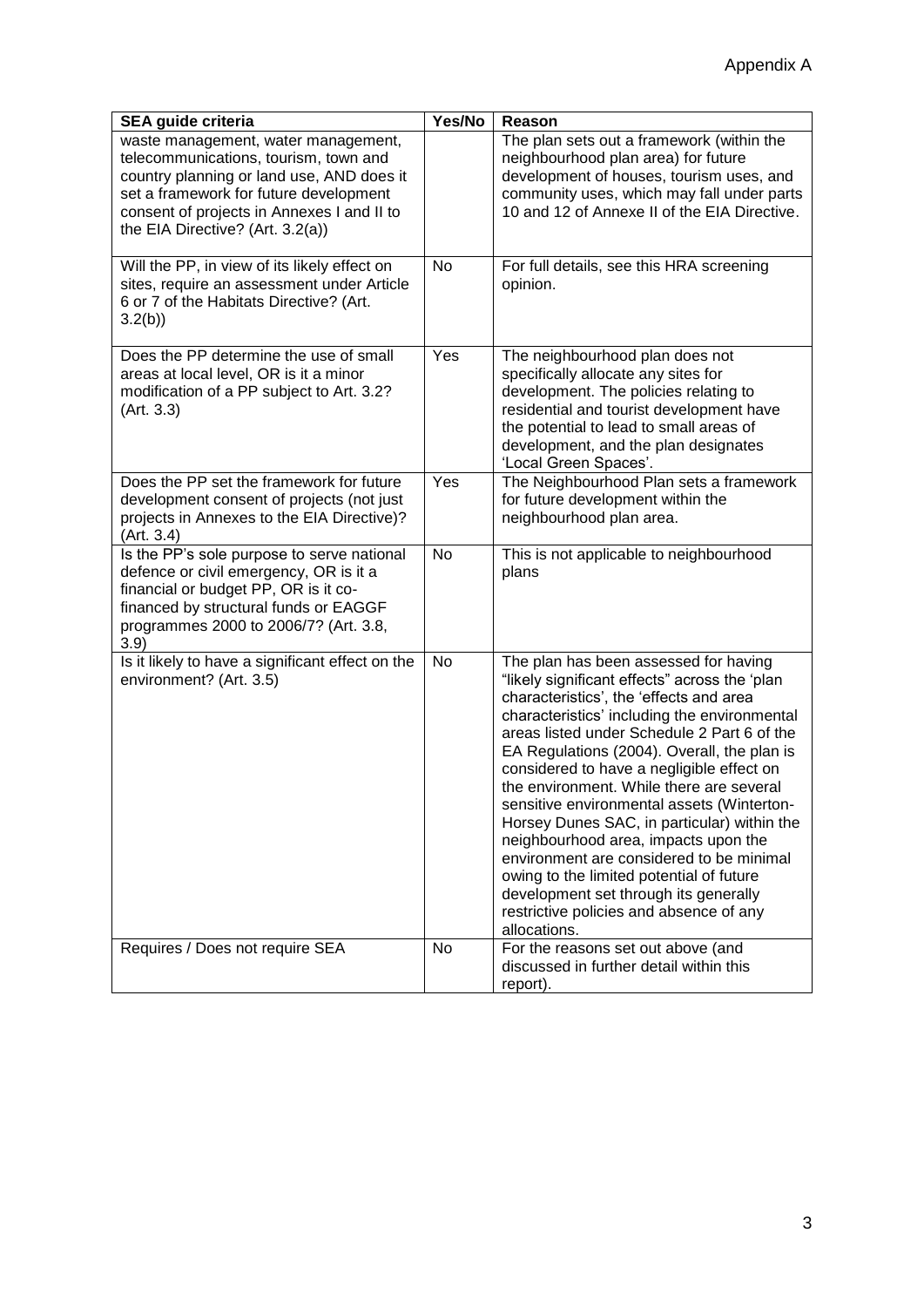## *SEA Screening Opinion Conclusion*

In accordance with the 'Strategic Environmental Assessment Directive' and the Environmental Assessment of Plans and Programmes Regulations (2004), the Borough Council is satisfied to conclude that through the information submitted by the SEA Screening Assessment (subject to the above suggested amendments) and the statutory body responses along with this Screening Opinion, the draft Wintertonon-Sea Neighbourhood Plan is **not likely to have significant environmental effects**. The main reasons for this conclusion are that the draft neighbourhood plan:

- largely conforms to the adopted Core Strategy
- is to operate at relatively small scales
- does not contain allocations
- offers limited opportunity for new development
- recognises its sensitive landscape and seeks to conserve and enhance its environmental assets.

The draft Winterton-on-Sea Neighbourhood Plan is therefore 'screened out'.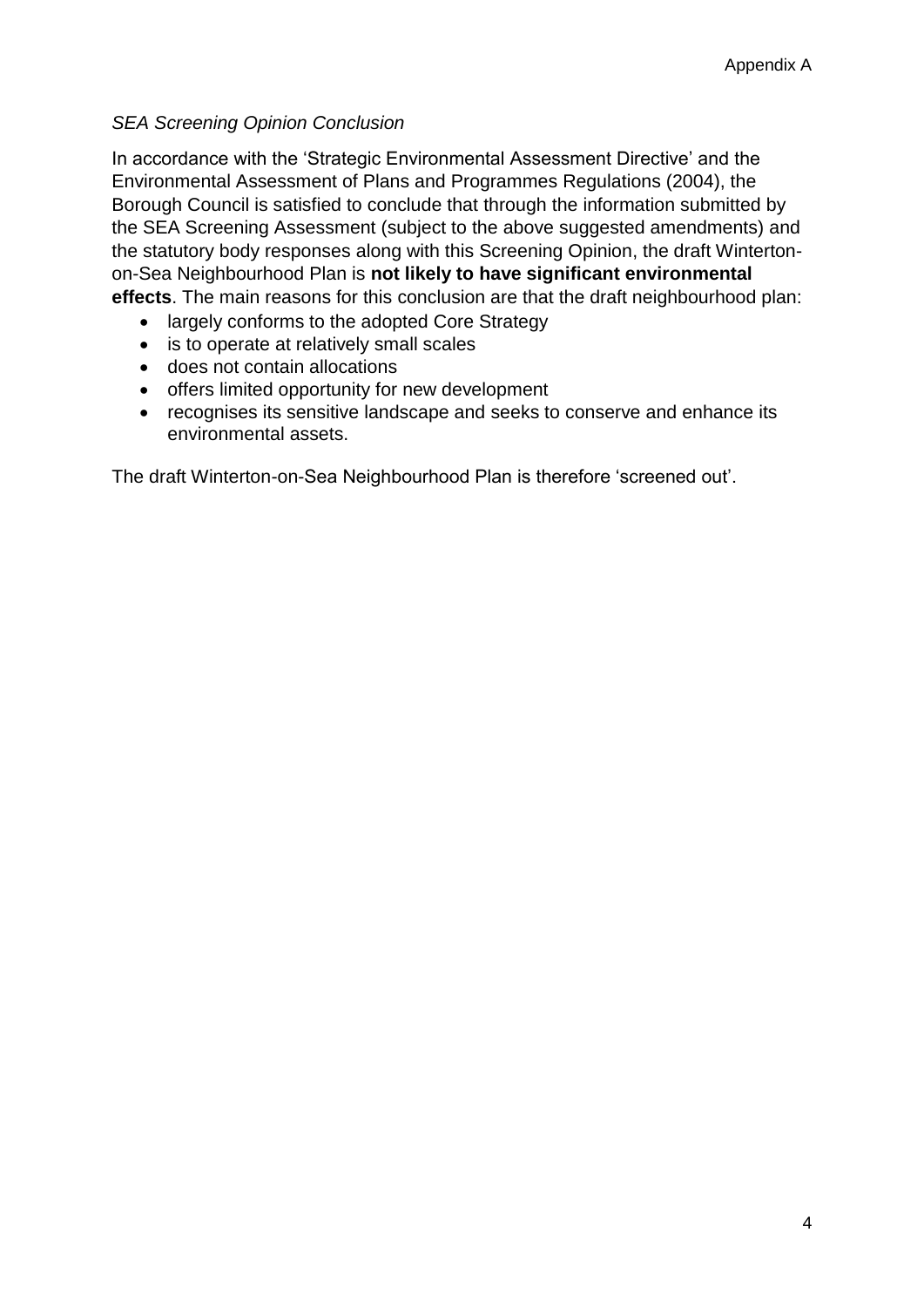# **HRA Screening Opinion**

#### *Introduction*

This screening opinion determines whether or not the draft Winterton-on-Sea Neighbourhood Plan (April, 2019) will have 'likely significant effects' upon internationally designated habitat sites (or Natura 2000 Sites). If 'likely significant effects' are established, an 'Appropriate Assessment' will need to be undertaken, this is usually incorporated into a 'Habitat Regulations Assessment' (HRA), in accordance with the Conservation of [Habitats and Species Regulations 2017.](http://www.legislation.gov.uk/uksi/2017/1012/contents/made)

## *Submitted HRA Screening Assessment*

The Borough Council has assessed the HRA screening report in consultation with Natural England. While the designated plan area does include Winterton-Horsey Dunes Special Area of Conservation (SAC), the draft neighbourhood plan does not allocate any sites for development, and sets out a generally restrictive approach to development. Many of the policies seek to conserve and enhance the natural environment. The aim of the parking policy appears to be to reduce the level of onstreet parking within the historic centre of the village, this is therefore unlikely to result in additional spaces for visitors. In this context the plan is unlikely to present additional residential or recreational disturbance beyond that identified in the Borough Council's Local Plan Core Strategy.

It is, however, recommended that a number of amendments are incorporated into the submitted HRA Screening Assessment:

- Figure 1, Update Neighbourhood Area Designation Map (including The Broads Area)
- Figure  $2$ 
	- o Winterton-Horsey Dunes SAC & SSSI the plan will have negligible additional recreational pressures
	- o National Parks The Broads Area has equivalent status to national parks [see NPPF paragraph 172]
	- $\circ$  Conservation Areas there are 2 areas within the Neighbourhood Plan area, the plan from the Council's website can be accessed [here](https://www.great-yarmouth.gov.uk/CHttpHandler.ashx?id=1699&p=0)
	- $\circ$  Flood Risk There are areas of higher flood risk, particularly in the north of the settlement, refer to the Borough Council's [Strategic Flood](https://gybc.maps.arcgis.com/apps/webappviewer/index.html?id=df7993d25a6546b8a741a1186b00313f)  [Risk Assessment](https://gybc.maps.arcgis.com/apps/webappviewer/index.html?id=df7993d25a6546b8a741a1186b00313f) in addition to the Environment Agency's mapping; also ensure that all types of flood risk are assessed
- Figure  $5$ 
	- o Typo 'Breydon Water'
	- o Should also include North Denes SPA & Southern North Sea SAC (marine site – as is Outer Thames Estuary and The Greater Wash)
- Figure 6
	- $\circ$  Affordable Housing & Tourist Accommodation recommend rewording "…be of a local scale and potential effects will need to be assessed by site-specific HRAs identifying any necessary mitigation measures. The Borough Council has an adopted Habitats Monitoring and Mitigation Strategy and guidance to address in-combination effects from increased recreational disturbance at the site-specific level."